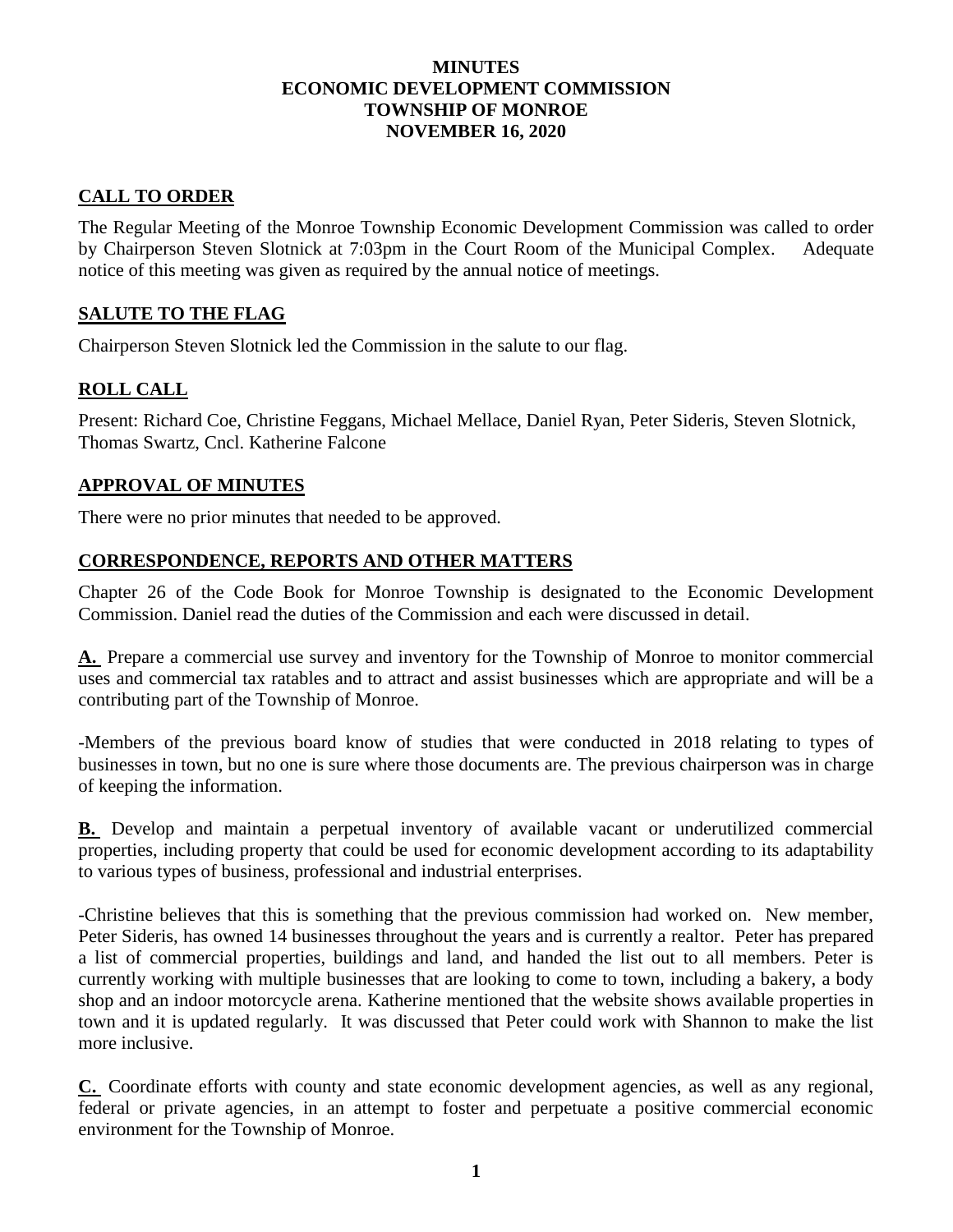-Christine said that the previous commission went to conferences and had guests come and speak to the commission regarding things that were happening in the state. Richard mentioned that he thought this duty was important and that being in contact with the county would be important to get new business in our town.

-Michael said that he thought it would be important to have a relationship with the New Jersey Economic Development Authority. The Authority makes different studies and grants available to support businesses in the state. Katherine has been in contact with the New Jersey Economic Development Authority weekly. She also discussed grants that they offered due to covid-19. Mike thinks that the information should be relayed to the public better, perhaps by getting a list of businesses and obtaining emails and phone numbers so that the commission can communicate with the businesses, because information being relayed at council meetings is not sufficient.

**[D.](https://www.ecode360.com/7176061#7176061)** Assist Township Administration and/or Township Council, if requested, in the preparation of applications for any grants or funding which would help facilitate efforts and to research the availability of such grants or funding.

-Previous members did acknowledge that council and the Mayor had a relationship with the commission. Michael suggested that the Township start up a grant steering committee that would search for grants that the Township can apply for. Michael would be willing to assist the committee. A project for a drive thru zoo was discussed.

**[E.](https://www.ecode360.com/7176062#7176062)** Coordinate with the Small Business Administration and any other federal, state or local agencies which assist or promote business and commerce in order to enable the Commission to give guidance and information to businesses which desire to start up or relocate in the Township of Monroe.

**[F.](https://www.ecode360.com/7176063#7176063)** To encourage expansion of existing industry and business to the best interest to the Township of Monroe.

-Richard brought up a past practice that he thought was successful, which was the Spotlight on Business. The Spotlight essentially created a partnership between council, the Mayor and the business. The business was invited to come and describe their business and shows off their successes. This created an advantage for the business that the spotlight was on because the presentation was televised and also reported in The Sun.

**[G.](https://www.ecode360.com/7176064#7176064)** To prepare, develop and distribute advertising material and data listing the advantages, opportunities and availability of real estate in the Township of Monroe and encourage and accomplish business, industrial and professional settlement within the Township.

-In the past, a trolley tour was offered to contractors and developers. On the tour, they were given tote bags, showed the best parts of town and also provided lunch. No one is aware of any business that resulted from the tour.

-Daniel also brought up the project with Rowan University. Students at Rowan University in a project based learning program would do things for the town such as advertising and marketing. The students would be earning class credits for their work and it would be free for the town. The project could be used for a feasibility study, or it could be tailored to anything that the Township would see fit. Clayton utilized this program and it was effective for them. At this time, the deadline has passed, but the opportunity is still available and would need to be applied for. Richard thought this would be a great idea as it could greatly benefit the town and would not cost anything.

-Michael said that we should be supporting and complimenting Shannon and not competing with her.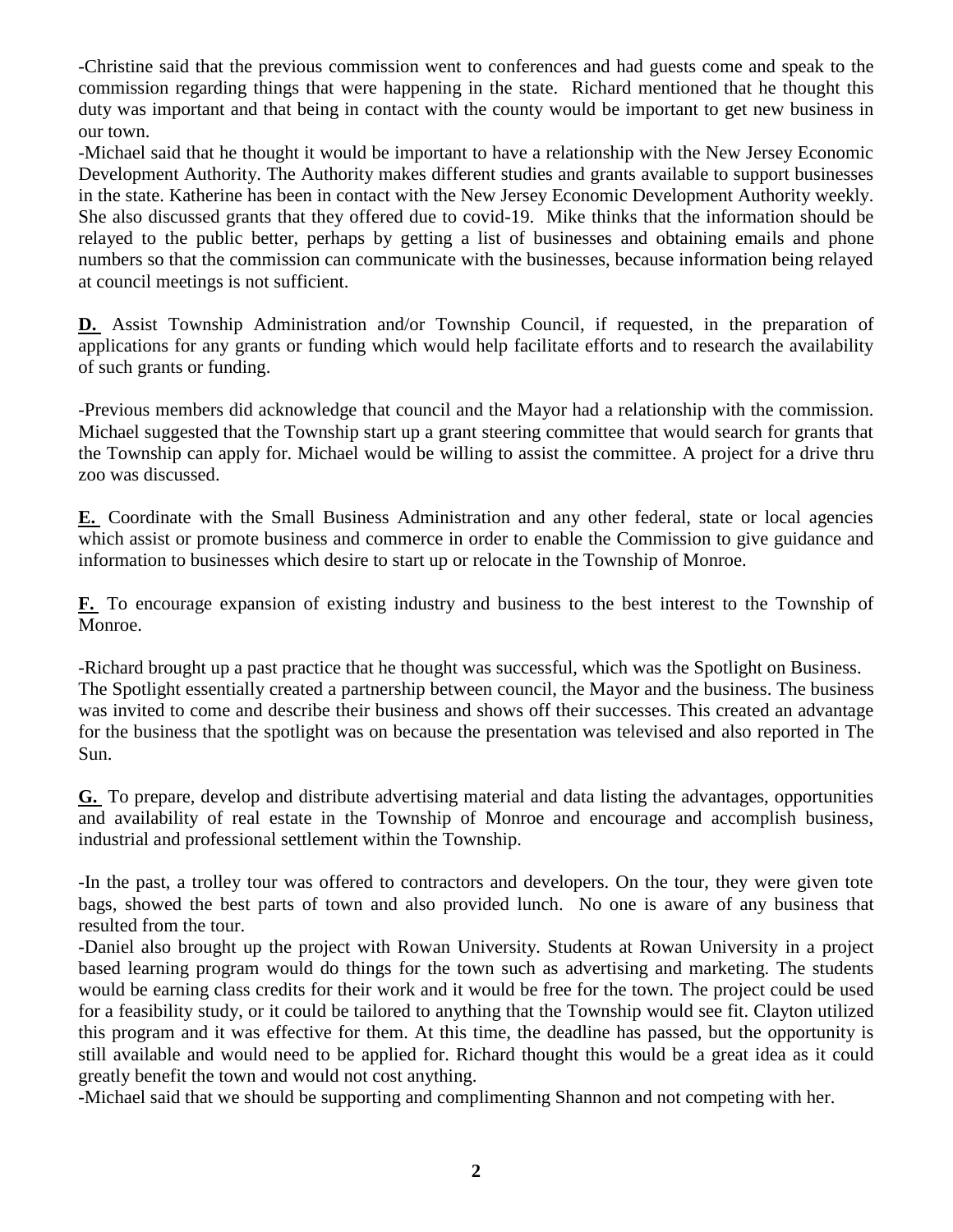**[H.](https://www.ecode360.com/7176065#7176065)** Confer with the Township Administration, Township Council, Planning Board and other municipal agencies as necessary concerning land use issues, ordinances and resolutions that may have an impact upon commercial and industrial retail use in the Township.

-Richard suggested that there are things in the land use code that can be clarified and reclassified so that applicants can get through the process quickly and without unnecessary costs.

-The Redevelopment Committee meets with businesses and paid professionals. Tom suggested that representation from the Planning and Zoning boards should be present at those meetings in an attempt to provide clarification of the process once a business decides to come to town.

-Michael suggested that the commission host a meeting/open house where developers are invited to see what issues they are having with the planning and zoning process and to learn from them. An invitation could also be extended to the Pinelands and they could tell us what is allowed in town and what is not. A meeting like this doesn't require a budget and doesn't cost anything, but would provide beneficial information.

**[I.](https://www.ecode360.com/7176066#7176066)** The Commission shall prepare a quarterly report to the Mayor and Township Council setting forth, in detail, its operations and transactions for the preceding three months. The Commission shall keep complete and accurate records of its accounts and shall not exceed its budget, and monies received from the Township of Monroe shall be expended only for the purposes for which they have been appropriated.

-The commission needs to work on getting a budget set up.

Shannon gave a report on her recent work and businesses that will be entering the town:

-The Botanist will be a marijuana dispensary near Sam's Club. The Township has worked out a deal that 2% of the gross revenue will go directly to the Township and will be used to help stabilize taxes.

-Monroe Mansion will be an assisted living complex near Antony & Cleopatra Caterers with commercial and medical facilities.

-Lidl is a supermarket similar to Aldi that will be going near First Bank.

-The Best Western is renovating and expanding.

-There will be an off-road riding facility in the CVS shopping center.

-Great Railings will be expanding.

-There will be a funeral home/gathering facility going on the Black Horse Pike.

-The biggest project that she worked on was the new website.

A discussion was held on what the commission can do to help Shannon. She responded that the most helpful thing would be for the initial connection to be made between herself and the developer. After the initial meeting, the developer does their own research and Shannon directs them to the planner.

There was a discussion regarding the conflict section of Chapter 26. Katherine will be discussing this with the Township Solicitor to be sure that the livelihood of members of the commission is not affected by being a volunteer member of the commission.

Michael reported that the businesses on Main Street are in the process of forming an association and that they have some concerns:

-They want to revitalize commercial buildings that are vacant.

-They want to see zoning and housing issues enforced, but they feel that they shouldn't have to write out complaints because the issues are obvious and should be seen by officials.

-They would also like to see events on Main Street such as a 1<sup>st</sup> Friday event.

Katherine reported that the business owners have had meetings with herself, the mayor, other members of council and Shannon and their concerns have tried to be addressed, but their meetings have been cancelled and their suggestions have been refused. not been considered.